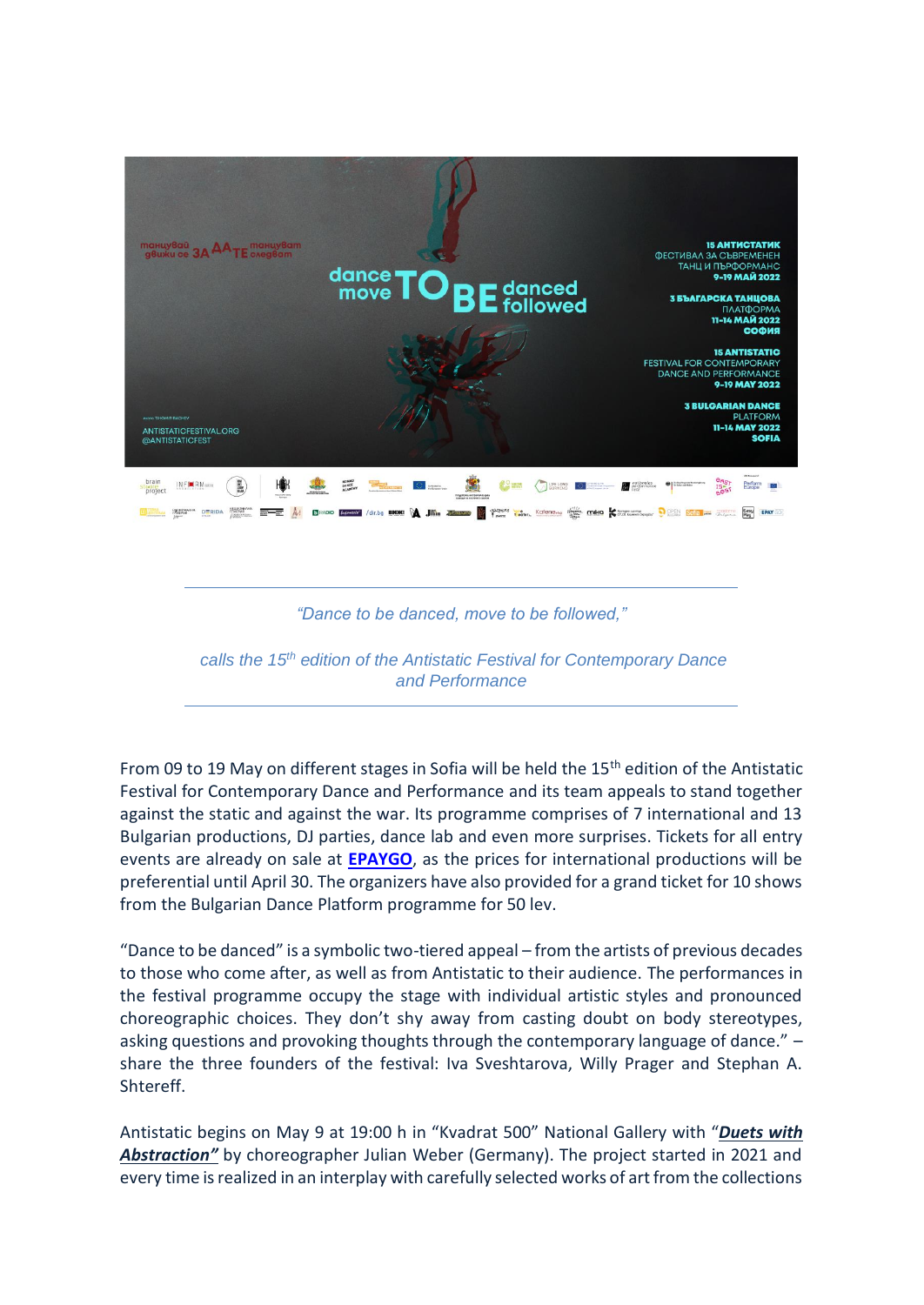of the place of performance. The duets we will see in Sofia will feature chosen works from the main collection of "Kvadrat 500" National Gallery. There, in collaboration with the musician Iku (Johanna Odersky), Julian Weber will "dance" with the art works "The Glass Jug" (1933) by the artist and sculptor Ivan Nenov (1902–1997), "Window" (1969) by the painter Nayden Petkov (1918–1989) as well as "Caprice" (1982) by the sculptor Lin Emery  $(1926 - 2021)$ .

On May 10 at 19:30 h the programme leads us in Hall 1 of Toplocentrala, where the choreographer Zufit Simon (Germany) will present their "*[Strange Foreign Bodies](https://antistaticfestival.org/project/strange-bodies/)"***.** The choreography is inspired by the French philosopher Jean-Luc Nancy's treaty "58 Indices on the Body", resembling a philosophical list of concepts and short, sometimes contradictory, notes on the human body. On the stage, three bodies with distinctive physique will enter an exploration of body movement in an attempt to prove that the body should always be thought in relation with other bodies. After the performance there will be a dialogue with the team, moderated by the philosopher Boyan Manchev.

From May 11 to 14 will be held the  $3<sup>rd</sup>$  Antistatic Bulgarian Dance Platform. The format grants an opportunity for a dense meeting with a large portion of the most distinguished names of the contemporary Bulgarian dance scene and will feature the works of choreographers: Filip Milanov, Stephanie Handjiiska, Kosta Karakashyan, Zhana Pencheva, Dario Barreto Damas, Alexandar Georgiev – Ace, Petya Stoykova, Jivko Jeliazkov, Christian Bakalov, Galina Borisova, Iva Sveshtarova, Willy Prager, Ina Gerginova, Stanislav Genadiev, and Marion Darova. Coming in specially to see the Platform will be curators of art spaces and festivals, critics and culture managers from Europe and around the world.

On May 15 at 15:00 h in "Kvadrat 500" National Gallery, we will see the result of the twoweek choreography lab "*[Moving in Squares](https://antistaticfestival.org/en/project/moving-in-squares/)"* by Julian Weber and Bulgarian artists, part of the long-standing educational platform "Without Distance". There, Violeta Vitanova will interact with "Landscape with a Fetish" by Dinko Stoev, Stanislav Genadiev with "Public Square" by Petar Dochev, Zornitza Stoyanova with "Portrait in Red" by Desislava Mincheva, Galina Borisova with "Female Figure Composition" by Nikolay Abrashev, and Voin de Voin with "Man with Newspaper" by Renato Guttuso.

At 19:30 h the same day, in Hall 1 of Toplocentrala, visiting will be Michiel Vandevelde (Belguium) with their "*[Goldberg Variations](https://antistaticfestival.org/en/project/goldberg-variations-2/)"*. The performance is inspired not only by the famous music of Bach, but also by Steve Paxton's solo, which has turned iconic for the history of Western dance. Vandevelde's interpretation asks the questions of how open, democratic and accessible is dance today, what bodies do we prefer looking at on the stage and what bodies do we rather not, all while the music is played live on an accordion. The polyphony that emanates from the multiple variation of Bach's music reflects the many different layers of the performance. Immediately following it, the theatre critic Angelina Georgieva will lead a conversation with the artists in which all audience members are invited to join.

On May 16 at 19:30 h in Toplocentrala it will be time to measure **"***[How Many cm](https://antistaticfestival.org/en/project/how-many-cubic-cm/)<sup>3</sup> is My [Body Allowed to Occupy?](https://antistaticfestival.org/en/project/how-many-cubic-cm/)"* with the choreographer Sonja Pregrad (Croatia). They structure the performance as a catalogue of characteristic traits, borrowed from their earlier works,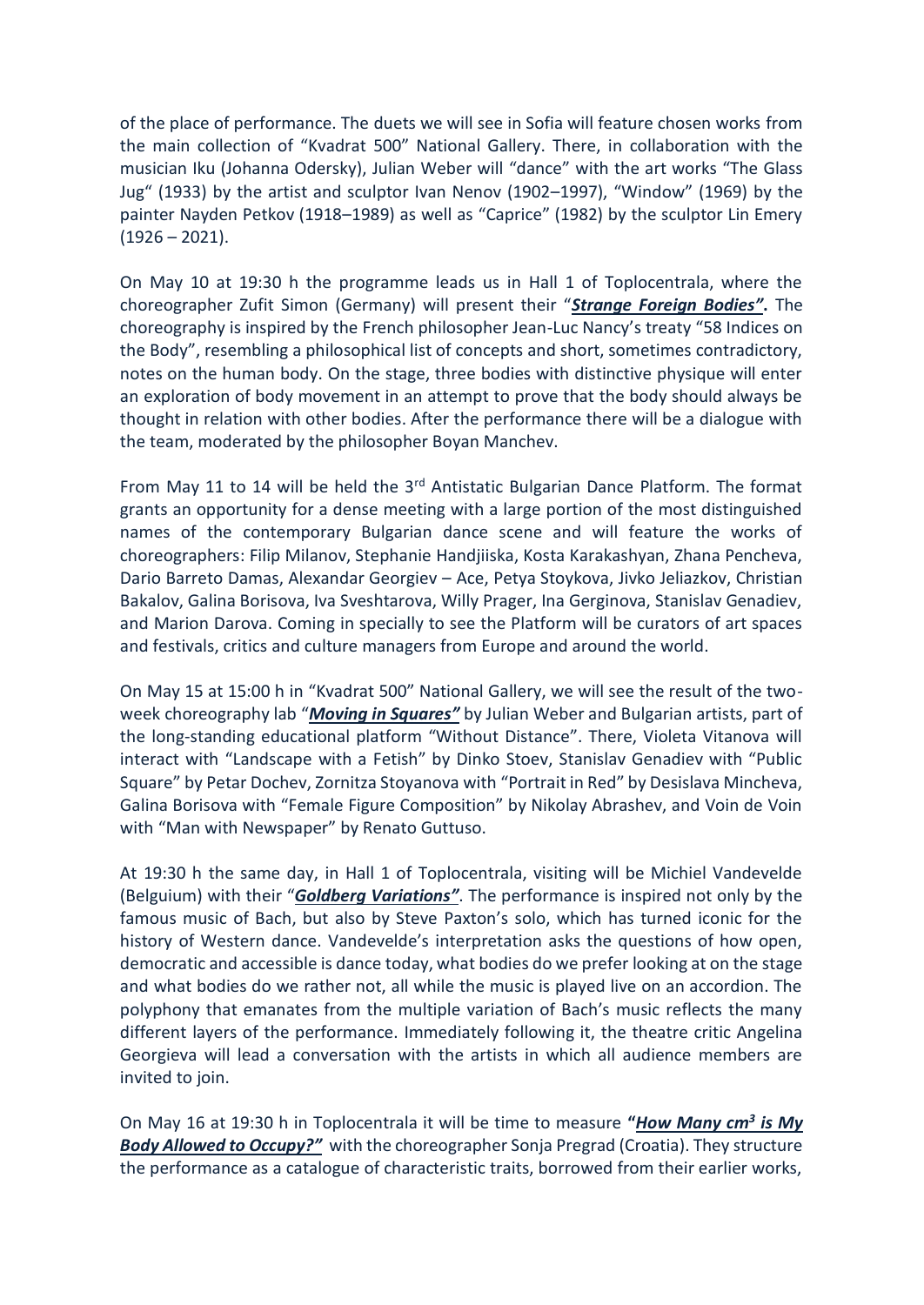that objectify the female body. The performance brings forth the emotion of touching bodies, objects and space, exaggerated "as in play" by the images of three drag queens. The conversation with the team afterwards will be lead by Voin de Voin.

On May 17, again in Toplocentrala, a team of "*[Healers](https://antistaticfestival.org/en/project/healers/)"* will arrive, at the helm of choreographer Jasna L. Vinovrški (Germany/Croatia). They are on a mission to identify and solve all problems, unresolved cases, emotional overloads and energy stagnations that may have accumulated in the space of the performance. The choreography combines fiction with historical-documentary elements and is dipped in subtle humour. The performance adapts to the space where it is shown, taking into account its past and current use, as many of today's theatre spaces have served a different function earlier. After the end of "*Healers"*, there will be a conversation with the audience, lead by the theatre critic Elеna Angelova.

On May 18 at 19:30 h in Derida Stage will be Viktorija Ilioska (North Macedonia/Germany) with the performance *[Figure it out](https://antistaticfestival.org/en/project/figure-it-out/)!*. It is created as a confrontation between the political and individual identity and unfolds as a series of 100 questions, which the choreographer and performer poses to herself. There, among the questions "Viktorija, what would East and West mean if you were a dog?", "Viktorija, what will happen in the future?", "Viktorija, how long do you brush your teeth?" the boundaries between questioner and questioned, between the stage and real life, blur. The show literally also asks the audience. After its end, the conversation continues with the moderation of theatre critic Denitsa Ezekieva.

The festival programme ends on May 19 at 19:30 h in Toplocentrala with "*[Thinging](https://antistaticfestival.org/en/project/thinging/)"* by the choreographer, performer and improvisational master Jan Rozman (Slovenia). The performance is an intuitive reaction to the world of objects that surrounds us, which is why on the stage he confronts with all kinds of objects around and the feelings and ideas they bring forth. In this way he transforms the hall in a space for contact with organic and inorganic matter, in an ecosystem, in which objects interact with each other, revealing their different sides. The evening continues with the performative DJ party of Violeta Kachakova and Mirko Popov (North Macedonia) in Toplocentrala Bar.

More details on Antistatic's programme can be found at [antistaticfestival.org,](http://antistaticfestival.org/) as well as on [Instagram](https://www.instagram.com/antistaticfest/) (@antistaticfest), [Facebook](https://www.facebook.com/antistatic.international.festival) (@antistatic.international.festival), and [Antistatic's](https://www.youtube.com/channel/UCymvzBn5pJ2ONjR_puzgFXg/videos)  [YouTube channel.](https://www.youtube.com/channel/UCymvzBn5pJ2ONjR_puzgFXg/videos)

Antistatic International Festival for Contemporary Dance and Performance 2022 is organized by Brain Store Project Foundation, Informburo Association and Nomad Dance Academy Bulgaria Association, with the financial support of National Culture Fund, Goethe-Institut Bulgaria, Sofia Municipality – Cultural Events Calender, NATIONALE PERFORMANCE NETZ (NPN) Dance Coproduction Fund, financed by the Federal governmental commissar for culture and media, Perform Europe as part of the East is Best Project, and in partnership with Regional Center for Contemporary Arts "Toplocentrala", "Kvadrat 500" National Gallery, Derida Stage, Sofia Arsenal – Museum of Contemporary Art and Regional Cultural Institute Krasno Selo.

Bulgarian Dance Platform is realized with the financial support of Ministry of Culture.